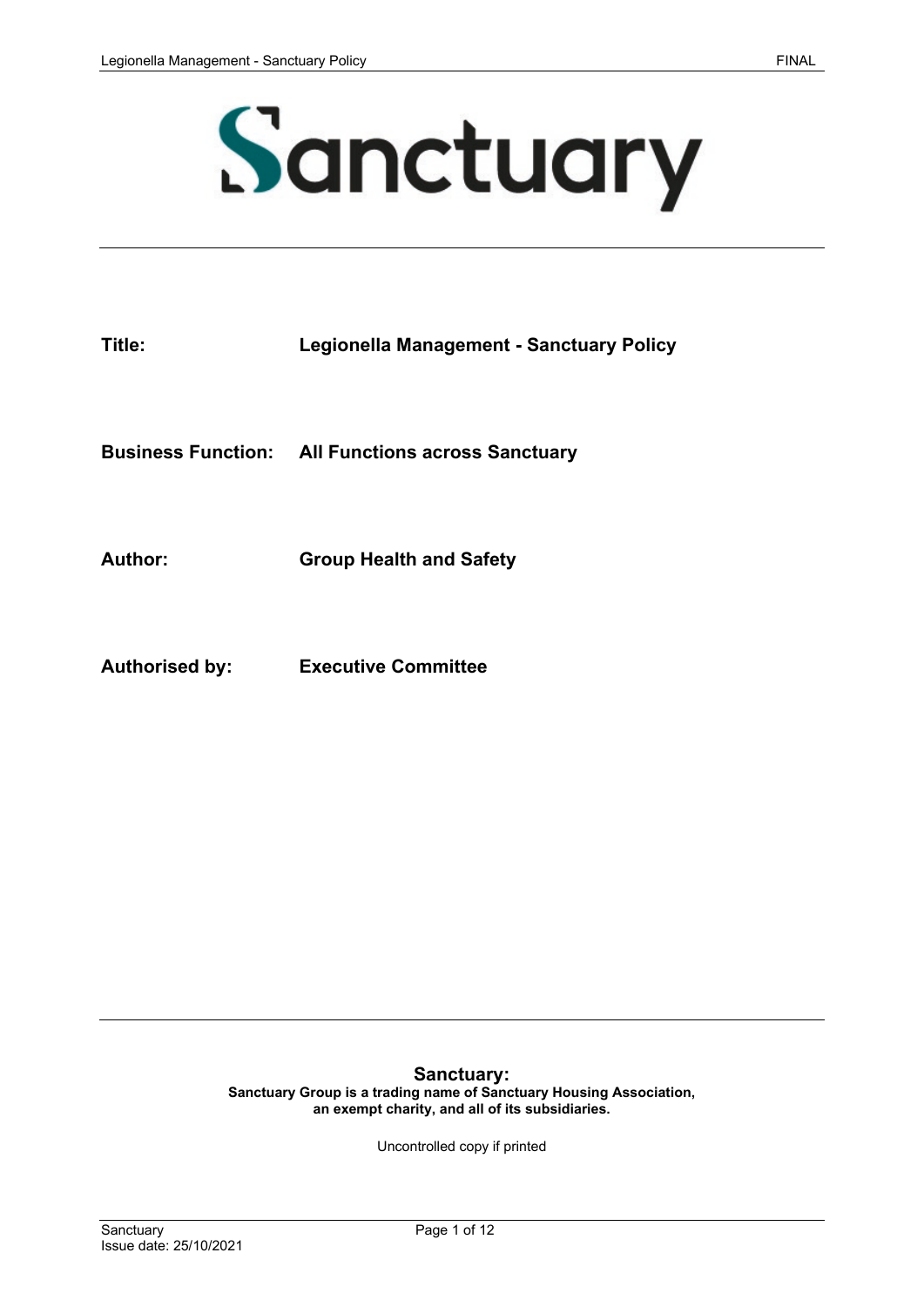### **1. Policy statement**

- 1.1 Properties owned and managed by Sanctuary
- 1.1.1 Sanctuary is responsible for managing the risks from exposure to legionella bacteria, that may arise from work activities, for employees and other persons using properties owned and/or managed by Sanctuary.

#### 1.1.2 Residential accommodation

As a landlord Sanctuary is the person in control of the premises and has a legal duty to ensure that the risk of exposure of customers to legionella is properly assessed and controlled across its property portfolio.

These duties extend to communal/shared properties where the water system feeds both the common parts of a multi occupancy domestic building and the individual accommodation units:

- shared stored cold-water tanks feeding multiple outlets;
- hot water fed from shared hot water storage tanks/calorifiers to multiple communal or shared outlets; and
- communal outlets such as laundry rooms.

Sanctuary is unable, without the tenant's consent, to access a tenant's house or private domestic areas of a flat for the purpose of monitoring Legionella, it is the responsibility of the tenant to take on advisement the guidance provided by Sanctuary. Further guidance will be contained in business area specific procedure and processes.

#### 1.1.3 Domestic properties

A desk top review is carried out to apply an assessment of the risk from exposure to legionella to that property, to ensure the safety of tenants.

- 1.2 For properties leased from another organisation
- 1.2.1 The Freeholder of a property is responsible for managing the risk from legionella, with the exceptions of when Sanctuary is the sole tenant or leaseholder, the freeholder provides all the necessary information for the risk assessment and co-operates with Sanctuary on the implementation of any precautionary/control measures identified by the risk assessment.
- 1.2.2 It will be clearly established and agreed between all parties, who has the responsibility for which aspects of the water management process and formalised within tenancy agreements. Copies of the documentation must be sent to the owner of the premises, managing agent and a copy retained by Sanctuary.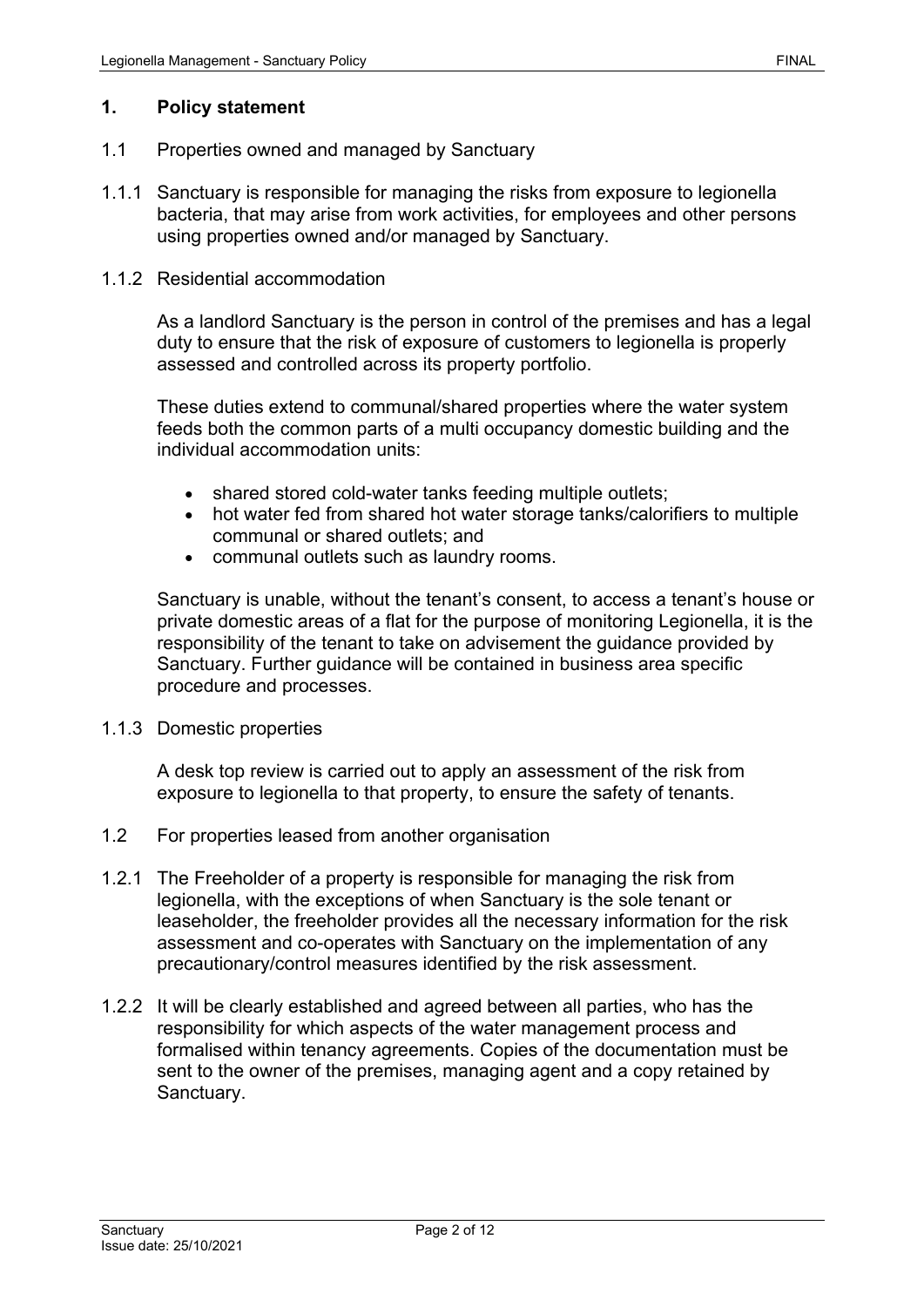- 1.3 Properties where Sanctuary is the freeholder but is managed by an external body
- 1.3.1 The Management Agreement must clearly identify who has responsibility for which aspects of the water management process. Copies of the documentation must be held by Sanctuary and sent to the managing agent, and the details contained within the business area operational procedure and processes. In the absence of this being defined, responsibility will rest with the head leaseholder or owner.
- 1.4 New build properties
- 1.4.1 Plant or water systems in new build properties will be designed and constructed with minimised risks to health when used at work, the type of system installed depending on the size and configuration of the building and the needs of the occupants.
- 1.4.2 New build properties will be assessed during the handover of the property as part of the preparation of the health and safety file by the Principal Designer, details of the contents of which can be found in **Appendix 2** of this policy. Once handed over the building will be subject to legionella risk assessment before occupation commences and reviews arranged by National Compliance Team (NCT) in line with the operational business area review frequencies.
- 1.5 Business Area Operational Procedure and processes
- 1.5.1 This Sanctuary policy forms the basis of subsidiary operational procedures and processes in relation to the control of risk from Legionella, which are prepared by the Operational Health and Safety Teams in conjunction with their specific business operational staff and will be informed by the requirements of L8, [HSG274: Legionnaires disease. Part 2: The control of legionella bacteria in hot](http://www.hse.gov.uk/pubns/priced/hsg274part2.pdf)  [and cold water systems.](http://www.hse.gov.uk/pubns/priced/hsg274part2.pdf)

## **2. Roles and responsibilities**

- 2.1 The [Health and Safety -](https://solis/PolicyManagement/policy/Policies/Forms/Policy%20Document%20Set/docsethomepage.aspx?ID=5381&FolderCTID=0x0120D52000DE99EA054D4DF944BE591D81E49729D0008C670BDB86BED740B0B89E295CD8357C&List=a03723e1-d48b-4958-9669-9b86a90ef8b0&RootFolder=%2FPolicyManagement%2Fpolicy%2FPolicies%2FHealth%20and%20Safety%20%2D%20Group&RecSrc=%2FPolicyManagement%2Fpolicy%2FPolicies%2FHealth%20and%20Safety%20%2D%20Group) Sanctuary Policy details the Health and Safety responsibilities for roles with a significant impact on health and safety.
- 2.2 In addition to those responsibilities, some roles may have specific responsibilities in relation to the management of Legionella, as detailed below and in business area operational procedures and processes for example Operational Directors.
- 2.3 Group Chief Executive is the Corporate Duty holder with responsibility to ensure this policy and business area operational procedures and processes are followed and appropriately managed.
- 2.4 Group Board as [Health and Safety -](https://solis/PolicyManagement/policy/Policies/Forms/Policy%20Document%20Set/docsethomepage.aspx?ID=5381&FolderCTID=0x0120D52000DE99EA054D4DF944BE591D81E49729D0008C670BDB86BED740B0B89E295CD8357C&List=a03723e1-d48b-4958-9669-9b86a90ef8b0&RootFolder=%2FPolicyManagement%2Fpolicy%2FPolicies%2FHealth%20and%20Safety%20%2D%20Group&RecSrc=%2FPolicyManagement%2Fpolicy%2FPolicies%2FHealth%20and%20Safety%20%2D%20Group) Sanctuary Policy.
- 2.5 The Group Director Corporate Services has delegated responsibility on behalf of the Group Chief Executive, to raise significant Legionella management issues with the Executive Committee, and to ensure that.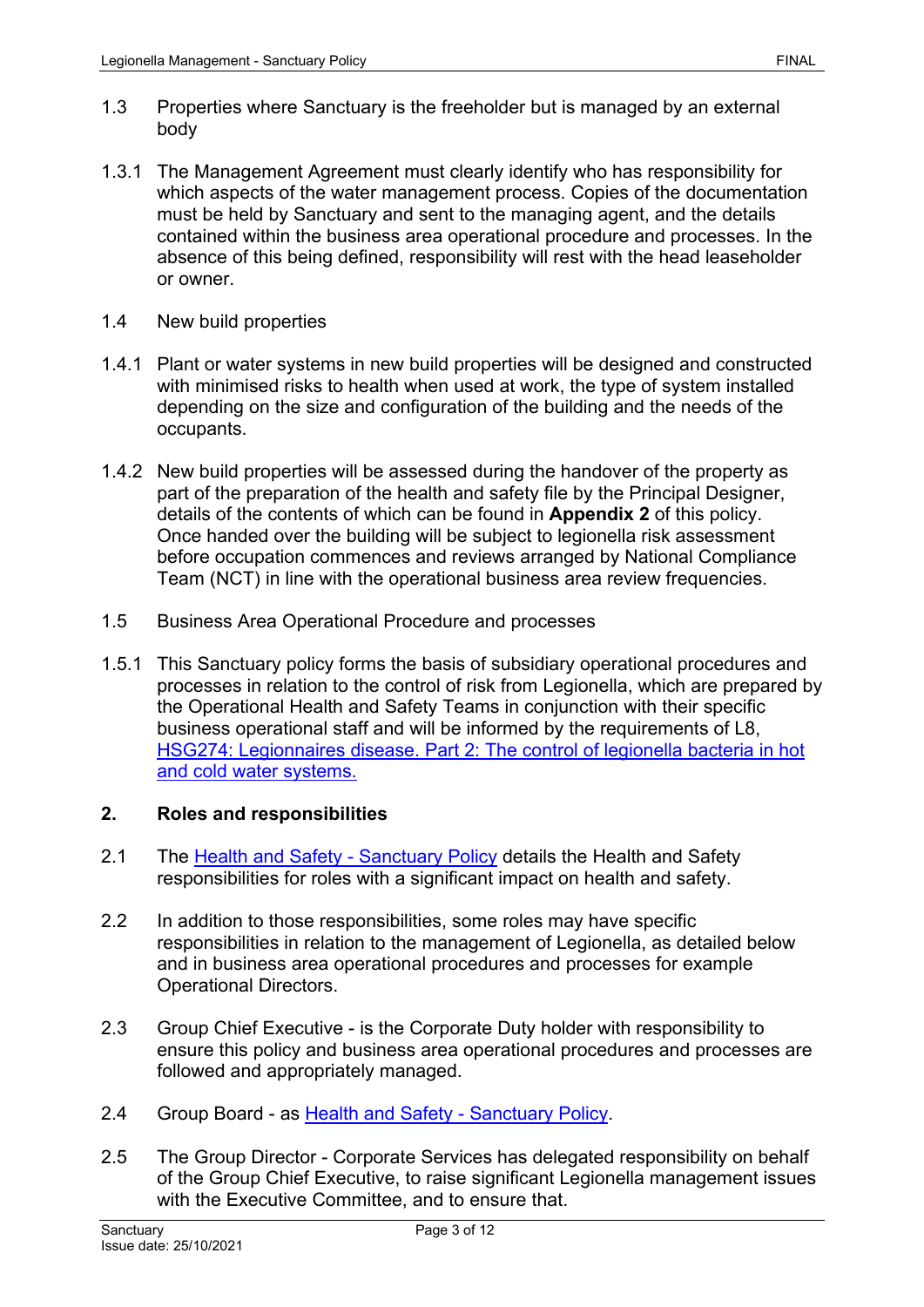- This policy is in place and up to date and competent advice on its implementation is available across Sanctuary.
- Sanctuary is compliant with legislative/regulatory requirements relating to legionella risk assessment and legionella safety management. Including:
	- o ensuring legionella compliance appears as an important topic on the Board agenda;
	- o that there are sufficient resources in place to ensure Sanctuary's Legionella procedures can be effective; and
	- o giving assurance to Group Board that legionella safety is being managed throughout Sanctuary.
- 2.6 Group Directors have responsibility to ensure:
	- adoption of, and adherence to this policy and ensuring the delivery of their specific business area operational procedure and processes;
	- that there are sufficient persons identified as being responsible for the management of legionella within each region or sector of Sanctuary and for each site;
	- a system is in place to ensure those 'Responsible Persons' are aware of their position and of their role in the co-ordination of responsive and planned works;
	- ensuring sufficient funding is made available for legionella related matters;
	- that there are sufficient resources in place to ensure Sanctuary's Legionella procedures can be effective; and
	- giving assurance to Group Board that legionella safety is being managed throughout Sanctuary.
- 2.7 Operations Director Property Services role is to:
	- ensure that service contracts to enable Sanctuary to comply with legislative/regulatory requirements relating to legionella management are in place and reviewed as necessary;
	- oversee the effective activities, reporting and governance of the NCT;
	- ensure that the remediation of issues through Property Services is appropriately managed;
	- ensure that water hygiene records are maintained and are up to date.
	- regularly report on water hygiene compliance to the Group Head of Health and Safety and Group Directors.
	- undertake an annual review of the programme of works scheduled by the NCT;
	- propose programmes for works relating to water safety for consideration as part of the annual business plan; and
	- ensure that processes are in place for the transfer of information from Property Services departments to regarding changes to sites which have an impact on the management of legionella risk, such as replacement /installation of water systems, installation of related equipment such as chemical treatment plant and changes to buildings such as extensions.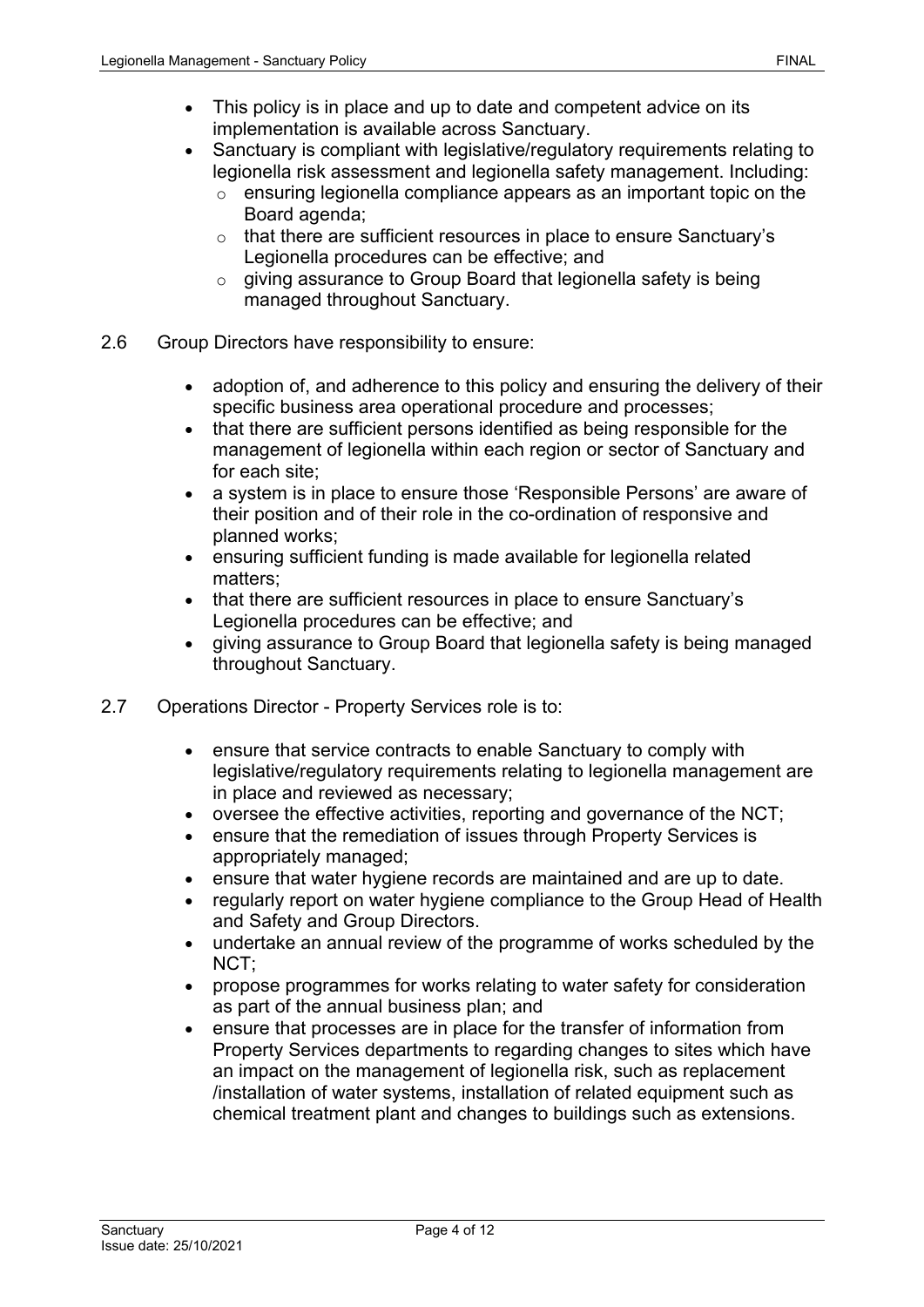- 2.8 Directors of Operations are the delegated Duty holder for their operational business area and have responsibility for ensuring the development and delivery of their area operational procedure and processes.
- 2.9 Responsible Person (s) this role is a collective role in Sanctuary and is made up of NCT, Operational Roles and Identified staff who together have sufficient authority; competence and knowledge to ensure that operational procedures are carried out effectively and in a timely manner.
- 2.10 NCT
- 2.10.1 The Water Hygiene team, within NCT is responsible for:
	- liaison with the Appointed Contractors, Operational Roles and Group Health and Safety Services;
	- monitoring the activities and performance of the appointed contractors;
	- ensuring that Legionella Risk assessments are completed for identified properties;
	- recording, reviewing, and monitoring the significant findings and actions arising from legionella risk assessments and reviews;
	- ensuring that all actions identified are undertaken within appropriate timescales and that necessary remedial works to installed systems are completed and recorded;
	- ensuring that Legionella risk assessments, including schematics have been forwarded to sites;
	- ensuring appropriate documents, including risk assessments and sampling results are uploaded to the SharePoint Compliance Certificate Portal for Operational Roles to access;
	- co-ordination of ad-hoc Microbiological monitoring (sampling) and subsequent remedial works;
	- alerting Operational Directors and Regional Managers where sampling readings are found to be high, confirming remedial actions and establishing if other steps are necessary;
	- maintenance of records in relation to risk assessment, remedial works, monitoring and sampling;
	- confirming completion of all such identified works/actions to the Operations Manager - Compliance; and
	- ensuring newly acquired stock or new builds have in place appropriate risk assessments and providing expert oversight during due diligence periods.
- 2.11 Operational Roles onsite, such as Scheme/Home/Premises Managers and those with responsibilities for unstaffed sites such as Housing Officers will be identified and advised of their role by their line manager.
- 2.12 Identified staff individual members of staff in roles such as site-based scheme staff, caretakers, handypersons, and estates staff who have been identified for each site, to assist in the local control and management of legionella.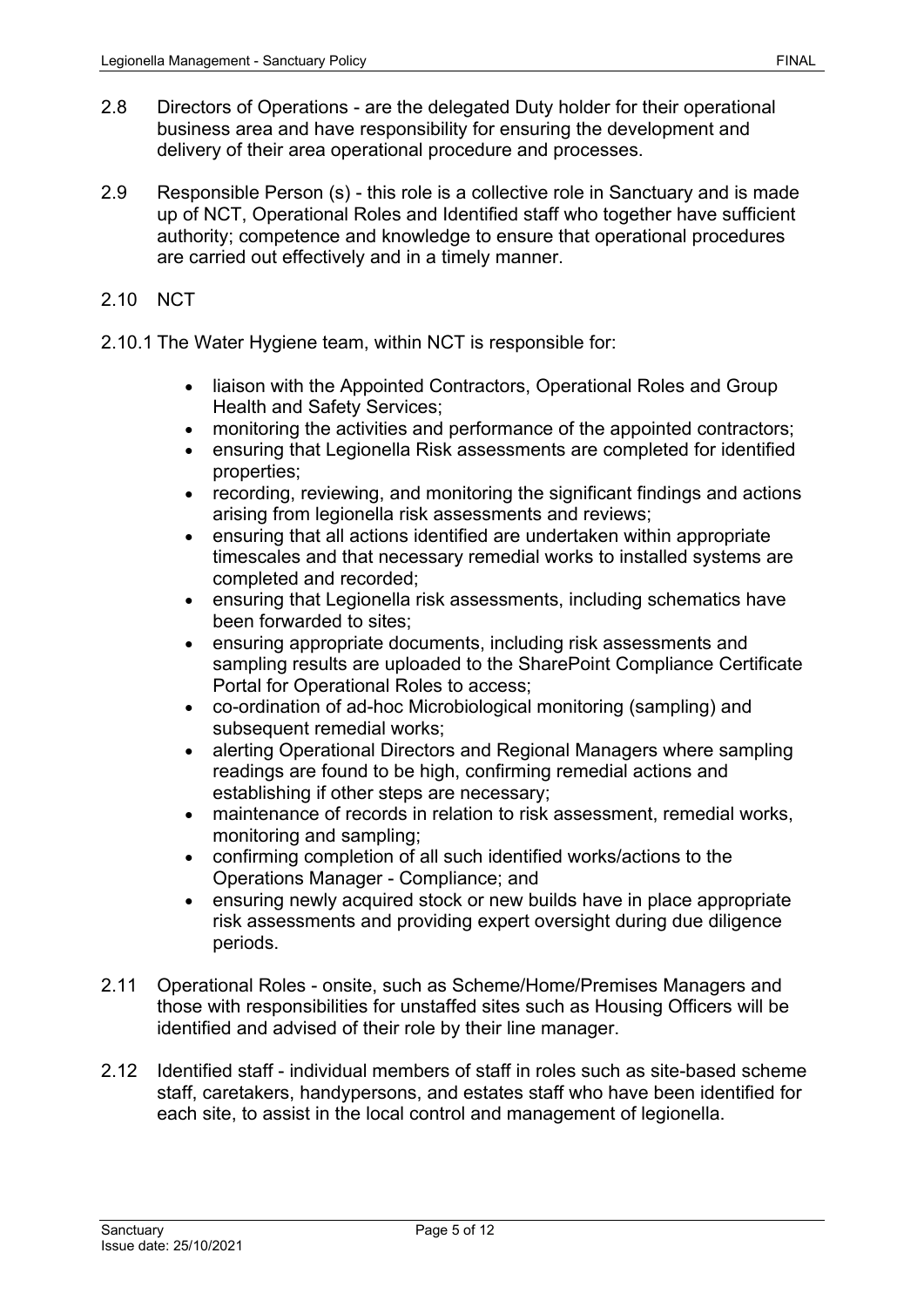- 2.13 Specific responsibilities in relation to the day-to-day management of Legionella for Operational Roles and Identified Staff will be contained within their business area operational procedure and processes.
- 2.14 Appointed Contractors competent contractors have been approved and appointed in line with Sanctuary's procurement processes to undertake risk assessments and programmed testing; only approved contractors will be used. Contractors will be responsible for ensuring that they fulfil the requirements of the contract specifications as awarded by Sanctuary. Business area operational procedures and processes will detail the duties of contractors in relation to risk assessment and programmed testing.
- 2.15 Operational Managers have responsibility to ensure adoption of, and adherence to this policy and their business area operational procedure and processes on premises under their control. Co-operation with the Operational Health and Safety team in the development of such procedures and processes will be required.
- 2.16 Group Head of Health and Safety has the following responsibilities:
	- To ensure that changes in legislation are identified and that this policy reflects any changes and is regularly reviewed.
	- If a confirmed case of Legionnaires disease or related death involves an employee as a result of work activities, making a report to the Health and Safety Executive (HSE) under [The Reporting of Injuries, Diseases and](http://www.legislation.gov.uk/uksi/2013/1471/contents/made)  [Dangerous Occurrences Regulations 2013](http://www.legislation.gov.uk/uksi/2013/1471/contents/made) (RIDDOR).
	- To take advice from the HSE in the event of the death involving a nonemployee, as this may be reportable in certain circumstances and to make the necessary RIDDOR reports as appropriate.
	- To provide professional guidance and support to all business operations
- 2.17 Operational Health and Safety teams have the following responsibilities:
	- Senior Health and Safety Business advisors have responsibility for the development of their business area operational procedures and processes in conjunction with operational staff, using the agreed standardised template.
	- Providing advice and support to their operational areas of Sanctuary in respect of water hygiene management as requested, and when issues are identified during Health and Safety team audit visits and inspections
	- Assisting Group Health and Safety in liaisons with external agencies and RIDDOR reporting for any Legionella related incidents.
- 2.18 All employees in addition to responsibilities detailed in the [Health and Safety -](https://solis/PolicyManagement/policy/Policies/Forms/Policy%20Document%20Set/docsethomepage.aspx?ID=5381&FolderCTID=0x0120D52000DE99EA054D4DF944BE591D81E49729D0008C670BDB86BED740B0B89E295CD8357C&List=a03723e1-d48b-4958-9669-9b86a90ef8b0&RootFolder=%2FPolicyManagement%2Fpolicy%2FPolicies%2FHealth%20and%20Safety%20%2D%20Group&RecSrc=%2FPolicyManagement%2Fpolicy%2FPolicies%2FHealth%20and%20Safety%20%2D%20Group) [Sanctuary Policy](https://solis/PolicyManagement/policy/Policies/Forms/Policy%20Document%20Set/docsethomepage.aspx?ID=5381&FolderCTID=0x0120D52000DE99EA054D4DF944BE591D81E49729D0008C670BDB86BED740B0B89E295CD8357C&List=a03723e1-d48b-4958-9669-9b86a90ef8b0&RootFolder=%2FPolicyManagement%2Fpolicy%2FPolicies%2FHealth%20and%20Safety%20%2D%20Group&RecSrc=%2FPolicyManagement%2Fpolicy%2FPolicies%2FHealth%20and%20Safety%20%2D%20Group) employees are responsible for ensuring that:
	- they adhere to their business area legionella procedure and processes; and
	- complete all tasks assigned to them and evidence in the Legionella logbook, as required.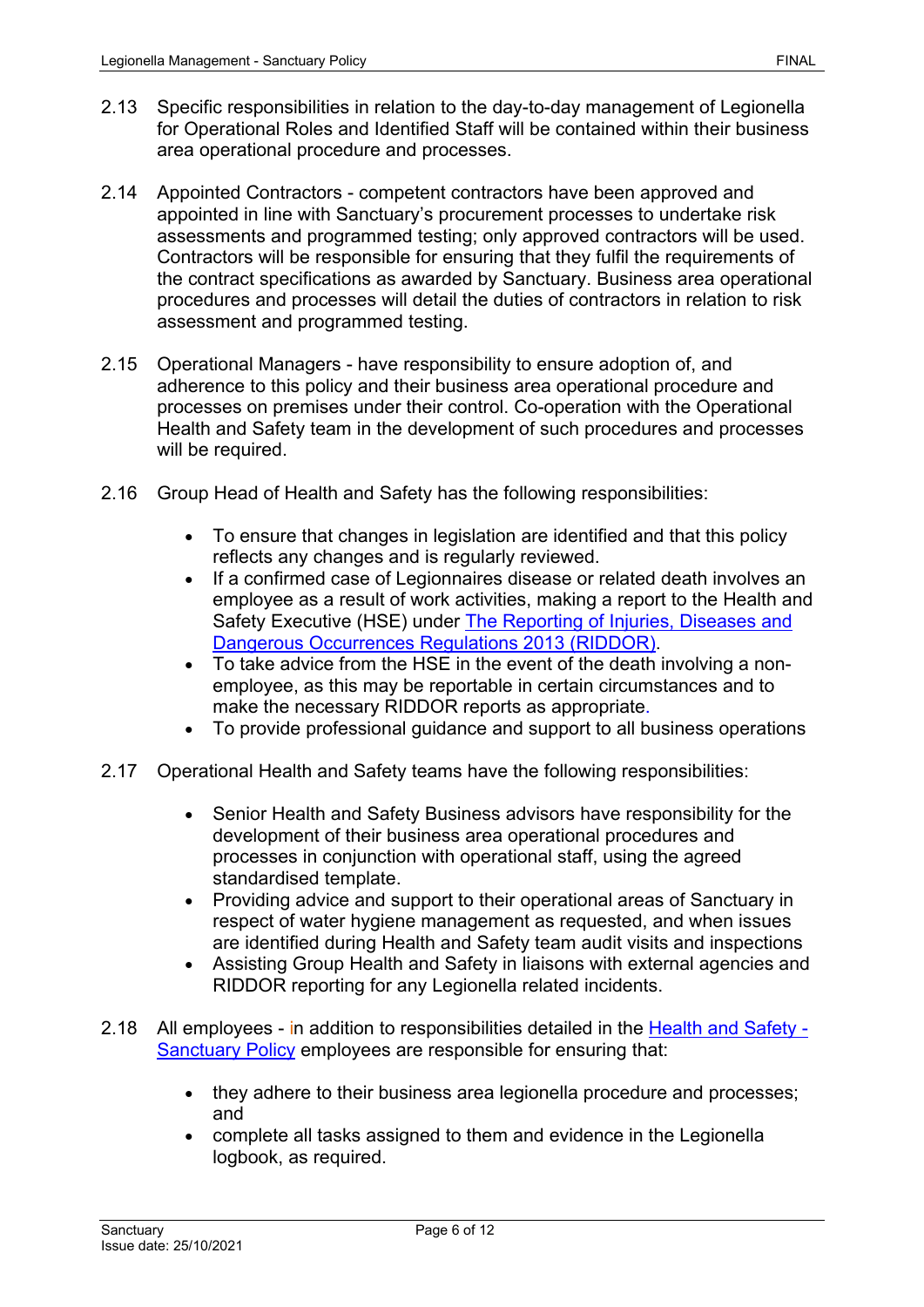- 2.19 The Group Head of Learning and Development has responsibility to:
	- support the arrangements for the provision of suitable and sufficient Legionella related training in collaboration with the Group Head of Health and Safety and the Health and Safety Training Manager;
	- ensure that all training records are held and maintained by the Learning Academy and provide reports on the take up of training to Operational Managers;
	- ensure that all operational staff have received sufficient training and guidance to complete their functions in relation to Legionella Management; and
	- report to Operational directors where mandatory training has not been completed.
- 2.20 The Group Head of Procurement has the responsibilities to:
	- ensure that the Contractors appointed by Sanctuary have submitted evidence of the required qualifications, certificates, and training.
	- ensure that all the required documentation such as activity risk assessments, method statements have been provided as part of the selection and approval process.
	- ensure that Sanctuary procedures and processes have been followed in the appointment of the Contractors; and
	- ensure that all approved contractors have a copy of this policy and relevant procedure.

## **3. References and sources**

- 3.1 Sanctuary recognises its responsibilities as a Duty Holder in relation to the management of Legionella under the following legislation:
	- [Health and Safety at Work etc. Act 1974 \(HASAWA\)](https://www.legislation.gov.uk/ukpga/1974/37)
	- [Management of Health and Safety at Work Regulations 1999](https://www.legislation.gov.uk/uksi/1999/3242/contents/made)
	- [Control of Substances Hazardous to Health Regulations \(COSHH\) 2002](https://www.legislation.gov.uk/uksi/2002/2677/contents/made)
	- [Approved Code of Practice \(ACoP\) and Guidance L8 2013 \(4th Edition\) -](http://www.hse.gov.uk/pubns/priced/l8.pdf) Legionnaire's Disease - [The control of legionella bacteria in water](http://www.hse.gov.uk/pubns/priced/l8.pdf)  [systems](http://www.hse.gov.uk/pubns/priced/l8.pdf)
	- HSG274: Legionnaires disease. Part 2: The control of legionella bacteria in hot and cold water systems
	- [Reporting of Injuries Diseases and Dangerous Occurrences Regulations](https://www.legislation.gov.uk/uksi/2013/1471/contents/made)  [2013](https://www.legislation.gov.uk/uksi/2013/1471/contents/made)
	- [Water Supply \(Water Fittings\) Regulations 1999;](https://www.legislation.gov.uk/uksi/1999/1148/contents/made)
	- [Water Byelaws -](https://www.scottishwater.co.uk/business-and-developers/byelaws-and-trade-effluent/water-byelaws) Scottish Water
	- [The Housing Health and Safety Rating System \(England\) Regulations](https://www.legislation.gov.uk/uksi/2005/3208/pdfs/uksi_20053208_en.pdf)  [2005](https://www.legislation.gov.uk/uksi/2005/3208/pdfs/uksi_20053208_en.pdf)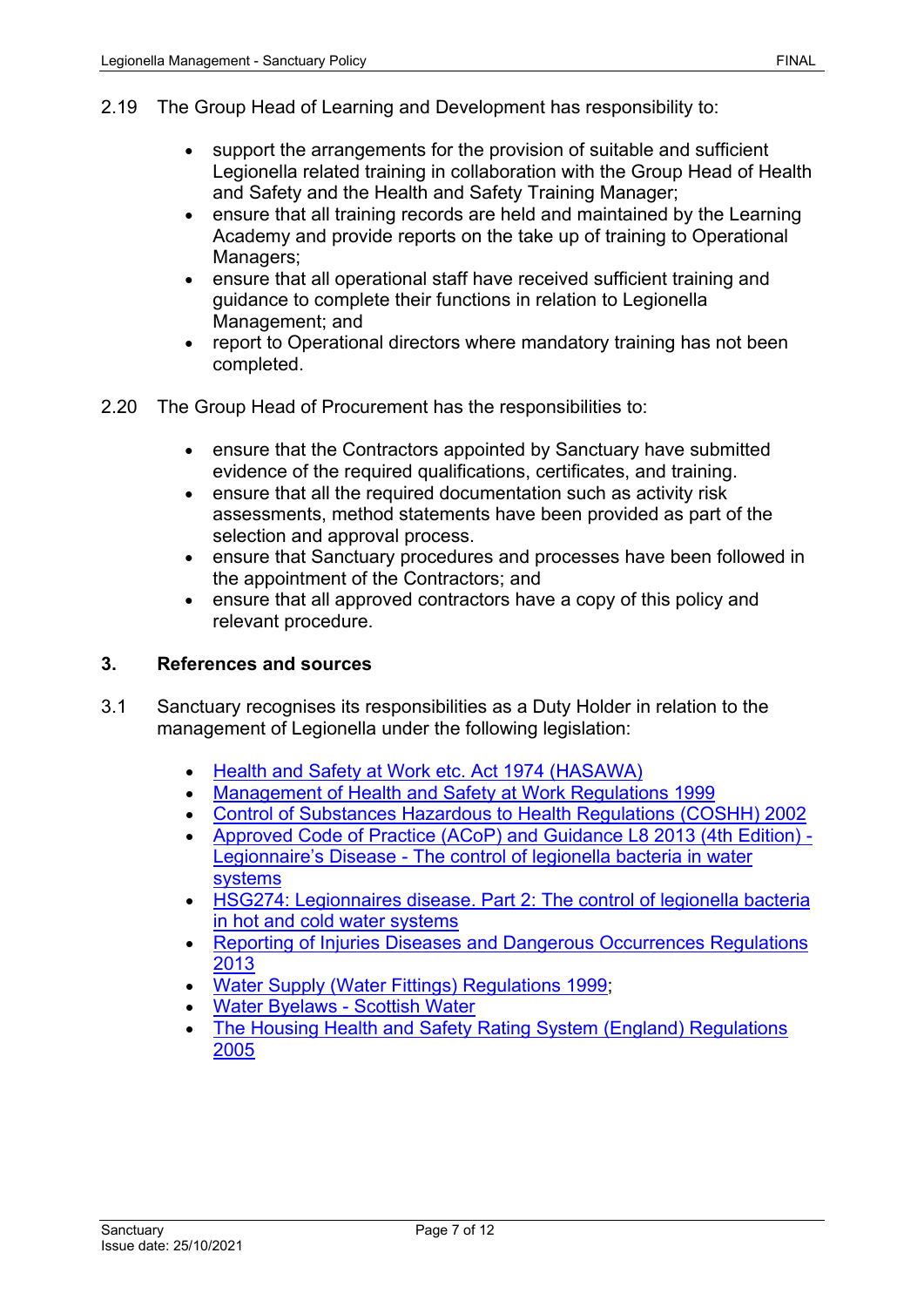## **4. Application**

- 4.1 In the execution of its duties under the legislation, Sanctuary will ensure so far as is reasonably practicable that:
	- Appointed Contractors will have their overall competence, comprising ability, experience, and training scrutinised as part of Sanctuary's procurement contractor approval processes.
	- A suitable and sufficient assessment is conducted, within properties under its control, to identify and assess the risk of exposure to legionella bacteria from work activities and water systems present on that premises.
	- Legionella risk assessments will be regularly reviewed, with the frequency no longer than two years between reviews, unless otherwise required by contractual arrangements.

**Note:** There will be a transitional period to April 2023. This approach gives a strategy which clearly defines Sanctuary's commitment to reviewing risk assessments regularly as required by Approved Code of Practice L8 and moves towards industry standard and precedence.

• If the assessment shows there is reasonably foreseeable risk of exposure and it is reasonably practicable to prevent or control the risk, a responsible person/s is appointed to supervise the implementation and management of the required precautions.

**Note**: This role is a collective role within Sanctuary and is made up of several groups of staff who together have sufficient authority; competence and knowledge to ensure that operational procedures are carried out effectively and in a timely manner

Those persons with a role in the management of legionella risk have received information, instruction, and training to ensure sufficient knowledge and competence to carry out their role.

**Note**: Several employees within NCT and the Health and Safety Services team will hold the Chartered Society for Worker Health Protection (BOHS, P901 Control of Legionella in Domestic Hot and Cold-Water Systems qualification.

- Written schemes where applicable are prepared for preventing, controlling, and managing the risk; all reasonable steps will be taken to ensure that control measures identified in the written scheme are applied and that employees make full and proper use of the control measures. **Note**: For the purposes of Sanctuary, the written scheme will be a collective of the data within the site risk assessment, the Legionella Logbook and business specific operational procedures.
- Remedial works and site actions identified by the Approved Contactors will be actioned in accordance with business area operational procedures and processes.
- Routine checks, inspections and testing will be completed by a combination of operational roles and identified staff on site and the appointed contractors based on the guidance in HSG 274 Part 2 and **Appendix 3** of this policy.
- Appropriate records are maintained centrally by NCT and in site specific Sanctuary Legionella Logbooks as detailed in **Appendix 1**.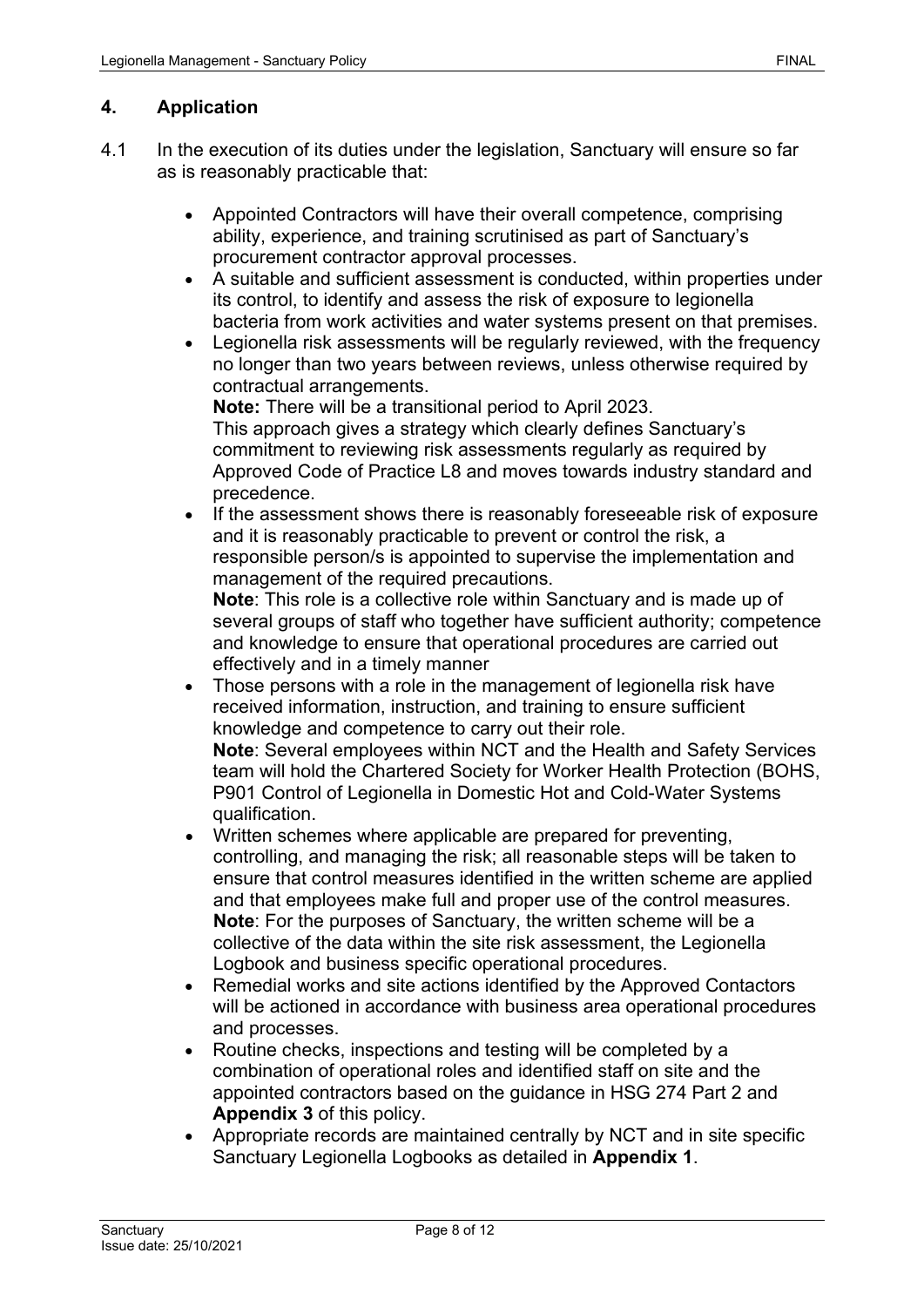- Records of inspection, checks and testing to be kept in accordance with the retention schedules as detailed in the [Content and Records](https://solis/PolicyManagement/policy/Policies/Forms/Policy%20Document%20Set/docsethomepage.aspx?ID=4124&FolderCTID=0x0120D52000DE99EA054D4DF944BE591D81E49729D0008C670BDB86BED740B0B89E295CD8357C&List=a03723e1-d48b-4958-9669-9b86a90ef8b0&RootFolder=%2FPolicyManagement%2Fpolicy%2FPolicies%2FContent%20and%20Records%20Management%20%2D%20Group&RecSrc=%2FPolicyManagement%2Fpolicy%2FPolicies%2FContent%20and%20Records%20Management%20%2D%20Group)  Management - [Sanctuary Policy and Procedure.](https://solis/PolicyManagement/policy/Policies/Forms/Policy%20Document%20Set/docsethomepage.aspx?ID=4124&FolderCTID=0x0120D52000DE99EA054D4DF944BE591D81E49729D0008C670BDB86BED740B0B89E295CD8357C&List=a03723e1-d48b-4958-9669-9b86a90ef8b0&RootFolder=%2FPolicyManagement%2Fpolicy%2FPolicies%2FContent%20and%20Records%20Management%20%2D%20Group&RecSrc=%2FPolicyManagement%2Fpolicy%2FPolicies%2FContent%20and%20Records%20Management%20%2D%20Group)
- Operational business areas implement a monitoring system to ensure that required checks are being undertaken, legionella logbooks are being completed correctly and that any site management actions identified in the risk assessment have been addressed.
- Microbiological monitoring (Sampling) for legionella will be conducted, at least annually for hot and cold-water systems by the appointed contractor for programmed testing, in all properties where a legionella risk assessment has been completed. Sampling will be carried out in accordance with BS 7592 *Sampling for Legionella bacteria in water systems. Code of Practice*.
- Microbiological monitoring (Sampling) for legionella will be conducted on an 'as required' basis in instances where water systems are found to be consistently operating outside HSG 274 guide parameters or Water systems are suspected or identified in a case or outbreak of legionellosis where it is probable the Incident Control Team will require samples to be taken for analysis.
- In the event of positive sampling appropriate remedial works will be arranged by NCT and will be conducted by Appointed Contractors in line with the requirements of *BS 8558:2015 Guide to the design, installation, testing and maintenance of services supplying water for domestic use within buildings and their curtilages*.
- New and upgraded water systems and other legionella control systems such as chemical dosing units are so designed and constructed with minimised risks to health when used and enable safe and easy operation, cleaning, and maintenance. Guidance is contained in **Appendix 2** of this policy.
- Designers, manufacturers, and suppliers of water system elements to Sanctuary provide adequate information for users about the risk and measures necessary to ensure that the water systems will be safe and without risks to health when used at work, updated as required so that Sanctuary can ensure relevant changes are made to their risk assessment and controls.
- Customers will be issued with Legionella information to ensure that they are aware of the legionella risk to health, and precautions they should take to prevent it.

# **5. Impact on diversity**

5.1 Sanctuary demonstrates its commitment to diversity and promoting equality by ensuring that this policy is applied in a manner that is fair to all sections of the community, with due regard to the protected characteristics identified under the [Equality Act 2010](http://www.legislation.gov.uk/ukpga/2010/15/contents) and in accordance with its ['Inclusion for All'](https://solis/Diversity/Pages/Inclusion-for-all.aspx) - Equality, Diversity and Inclusion Strategy 2021-2024.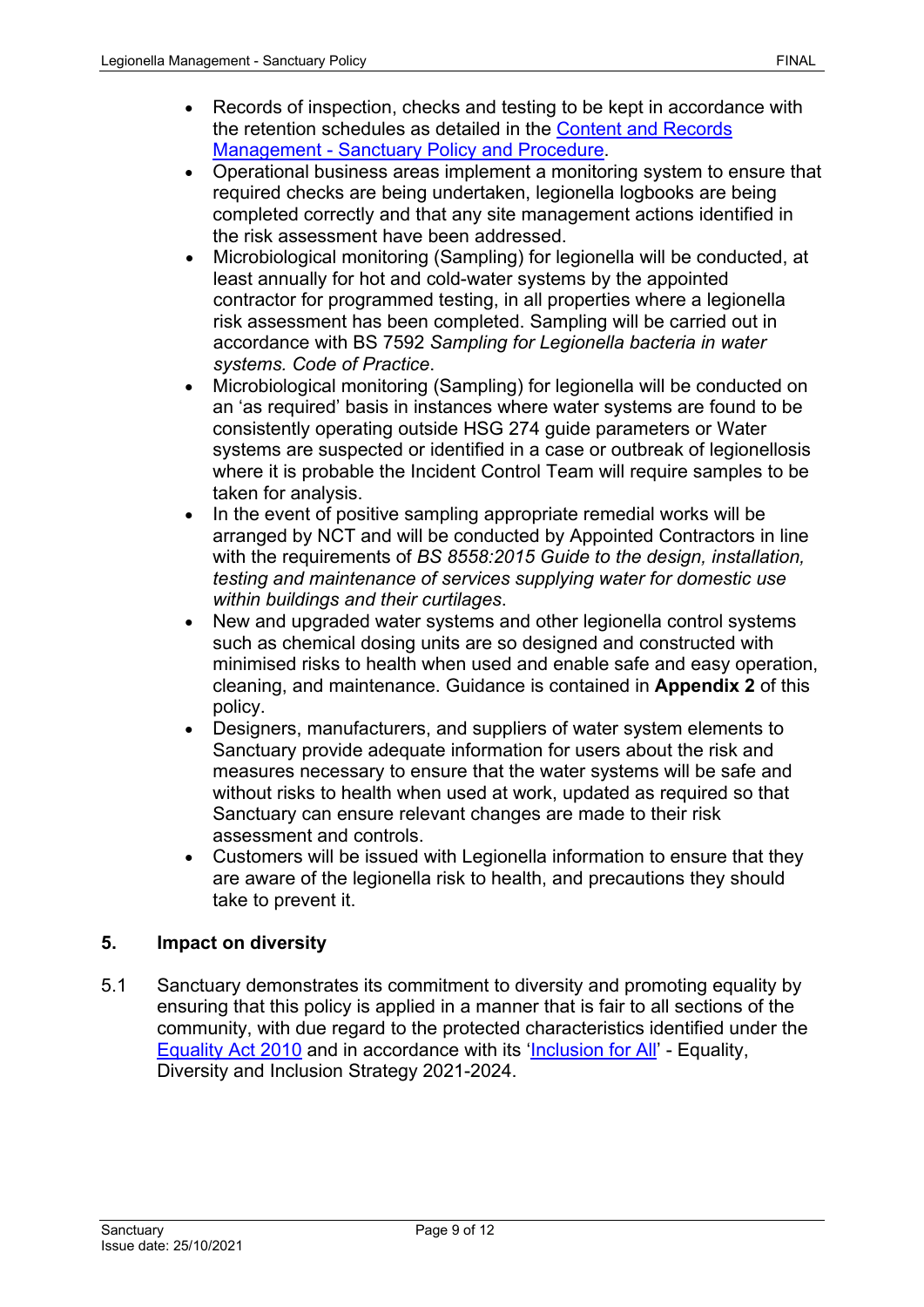### **6. Resident consultation**

6.1 This policy is for internal use only and is in place to state Sanctuary's approach to statutory requirements placed upon it; therefore, residents have not been consulted.

### **7. Monitoring and compliance**

- 7.1 The implementation of this policy will be monitored and audited.
- 7.2 Period of review
- 7.2.1 Until a new policy is formally adopted this document will remain in force and operational.
- 7.2.2 This policy will be reviewed in accordance with the policy review programme agreed by Executive Committee.
- 7.2.3 If there are significant changes to legislation or regulation or there are found to be deficiencies or failures in this policy, as a result of complaints or findings from any independent organisations, the Group Director - Corporate Services/ Group Head of Health and Safety will initiate an immediate review.

### **8. Operational arrangements**

- 8.1 This policy is to be read in conjunction with the business area operational procedures and processes and the following Group Procedures.
	- [Personal Protective Equipment -](https://solis/PolicyManagement/policy/Policies/Forms/Policy%20Document%20Set/docsethomepage.aspx?ID=4537&FolderCTID=0x0120D52000DE99EA054D4DF944BE591D81E49729D0008C670BDB86BED740B0B89E295CD8357C&List=a03723e1-d48b-4958-9669-9b86a90ef8b0&RootFolder=%2FPolicyManagement%2Fpolicy%2FPolicies%2FPersonal%20Protective%20Equipment%20%2D%20Group&RecSrc=%2FPolicyManagement%2Fpolicy%2FPolicies%2FPersonal%20Protective%20Equipment%20%2D%20Group) Sanctuary Procedure
	- [Accident Reporting and Investigation -](https://solis/PolicyManagement/policy/Policies/Forms/Policy%20Document%20Set/docsethomepage.aspx?ID=4657&FolderCTID=0x0120D52000DE99EA054D4DF944BE591D81E49729D0008C670BDB86BED740B0B89E295CD8357C&List=a03723e1-d48b-4958-9669-9b86a90ef8b0&RootFolder=%2FPolicyManagement%2Fpolicy%2FPolicies%2FAccident%20and%20Incident%20Reporting%20and%20Investigation%20%2D%20Group&RecSrc=%2FPolicyManagement%2Fpolicy%2FPolicies%2FAccident%20and%20Incident%20Reporting%20and%20Investigation%20%2D%20Group) Sanctuary Procedure
	- [Hazardous Substances -](https://solis/PolicyManagement/policy/Policies/Forms/Policy%20Document%20Set/docsethomepage.aspx?ID=4233&FolderCTID=0x0120D52000DE99EA054D4DF944BE591D81E49729D0008C670BDB86BED740B0B89E295CD8357C&List=a03723e1-d48b-4958-9669-9b86a90ef8b0&RootFolder=%2FPolicyManagement%2Fpolicy%2FPolicies%2FHazardous%20Substances%20%2D%20Group&RecSrc=%2FPolicyManagement%2Fpolicy%2FPolicies%2FHazardous%20Substances%20%2D%20Group) Sanctuary Procedure

### **9. Definitions**

9.1 The following definitions support the user's understanding of the legislation and guidance.

| <b>Biofilm</b>                  | A community of bacteria and other micro-organisms<br>embedded in a protective layer with entrained debris,<br>attached to a surface                                      |
|---------------------------------|--------------------------------------------------------------------------------------------------------------------------------------------------------------------------|
| <b>Calorifier</b>               | An apparatus used for the transfer of heat to water in a<br>vessel by indirect means, the source of heat being<br>contained within a pipe or coil immersed in the water. |
| <b>Chlorine based</b><br>dosing | Systems using an oxidising biocide/disinfectant effective<br>at controlling both legionella and biofilm growth                                                           |
| <b>Cold water</b><br>service    | An installation of plant, pipes, and fittings in which cold<br>water is stored, distributed, and subsequently<br>discharged.                                             |
| <b>Commissioning</b>            | The bringing of a new water installation into operation                                                                                                                  |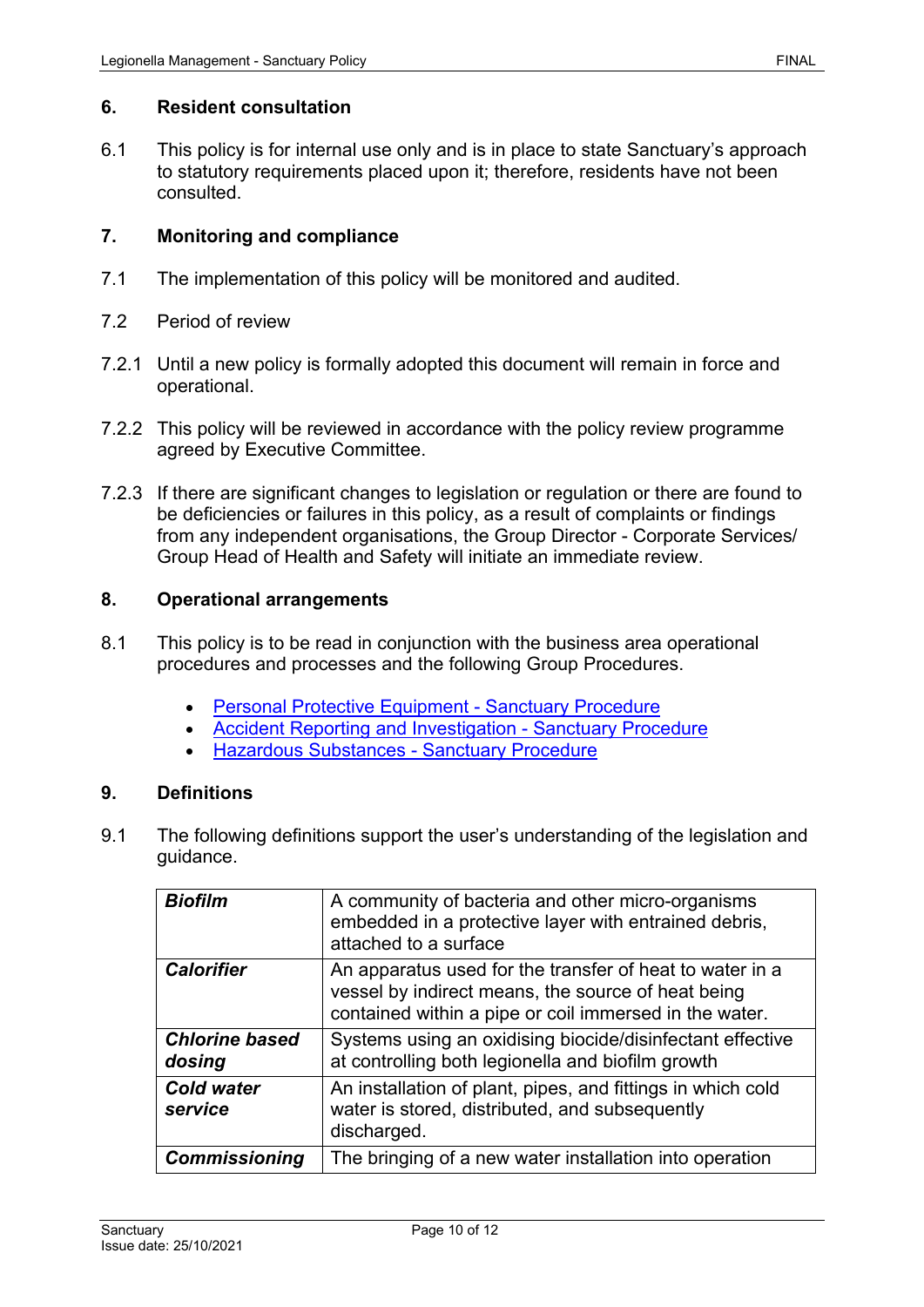| <b>Copper and</b><br><b>Silver</b><br><b>lonisation</b>  | The term given to the electrolytic generation of copper<br>and silver ions providing a continuous release of ions in<br>water.                                                                                                                                                                                                                                                                                                        |
|----------------------------------------------------------|---------------------------------------------------------------------------------------------------------------------------------------------------------------------------------------------------------------------------------------------------------------------------------------------------------------------------------------------------------------------------------------------------------------------------------------|
| <b>Dead end/Blind</b><br>end                             | A length of pipe closed at one end through which no<br>water passes.                                                                                                                                                                                                                                                                                                                                                                  |
| <b>Deadleg</b>                                           | A length of water system pipework leading to a fitting<br>through which water only passes infrequently when there<br>is draw off from the fitting, providing the potential for<br>stagnation.                                                                                                                                                                                                                                         |
| <b>Disinfection</b>                                      | The reduction of the number of micro-organisms to safe<br>levels by either chemical or non-chemical means.                                                                                                                                                                                                                                                                                                                            |
| <b>Expansion</b><br><b>Vessels/tanks</b>                 | Contain air and water from a central heating system and<br>its purpose is to maintain the right level of pressure in<br>the system.                                                                                                                                                                                                                                                                                                   |
| <b>Hot water</b><br>service                              | An installation of plant, pipes and fitting in which water is<br>heated, distributed, and subsequently discharged (not<br>including cold water feed tank or cistern).                                                                                                                                                                                                                                                                 |
| <b>Inserts/Aerators</b>                                  | The aerator is a small attachment that either fits onto the<br>end of the tap or can be inserted inside of the existing<br>spout. It acts as a sieve, separating a single flow of<br>water into many tiny streams which introduces the air<br>into the water flow.                                                                                                                                                                    |
| <b>Legionnaires</b><br><b>Disease</b>                    | A potentially fatal form of pneumonia which can affect<br>anybody, but which principally affects those who are<br>susceptible because of age (particularly those over 50<br>years old), suffering from illness such as chronic<br>respiratory or kidney disease, have an impaired immune<br>system, smoking, heavy drinking, etc.                                                                                                     |
| Legionellosis                                            | The collective name given to the pneumonia like illness<br>caused by legionella bacteria, it includes the most<br>serious legionnaires disease as well as the similar but<br>less serious conditions of Pontiac Fever and<br>Lochgoilhead fever.                                                                                                                                                                                      |
| Legionella<br><b>Pneumophila</b>                         | One of a group of related bacteria, exposure to which<br>under certain conditions can result in the development of<br>legionnaire's disease. The bacterium can be found<br>naturally in environmental water sources such as rivers,<br>lakes, and reservoirs, usually in low numbers. As they<br>are commonly found in environmental sources, they may<br>also be found in purpose-built water systems such as<br>tanks and pipework. |
| Legionella<br><i><b>Initial</b></i><br><b>Assessment</b> | Where it is unclear, that a property within Sanctuary<br>portfolios, is not already on the planned programme of<br>works for a full Legionella Risk Assessment, NCT can<br>initiate a visit from the Appointed Contractor to determine<br>if the property falls under the planned programme of<br>works for a full Legionella Risk Assessment to be<br>conducted.                                                                     |